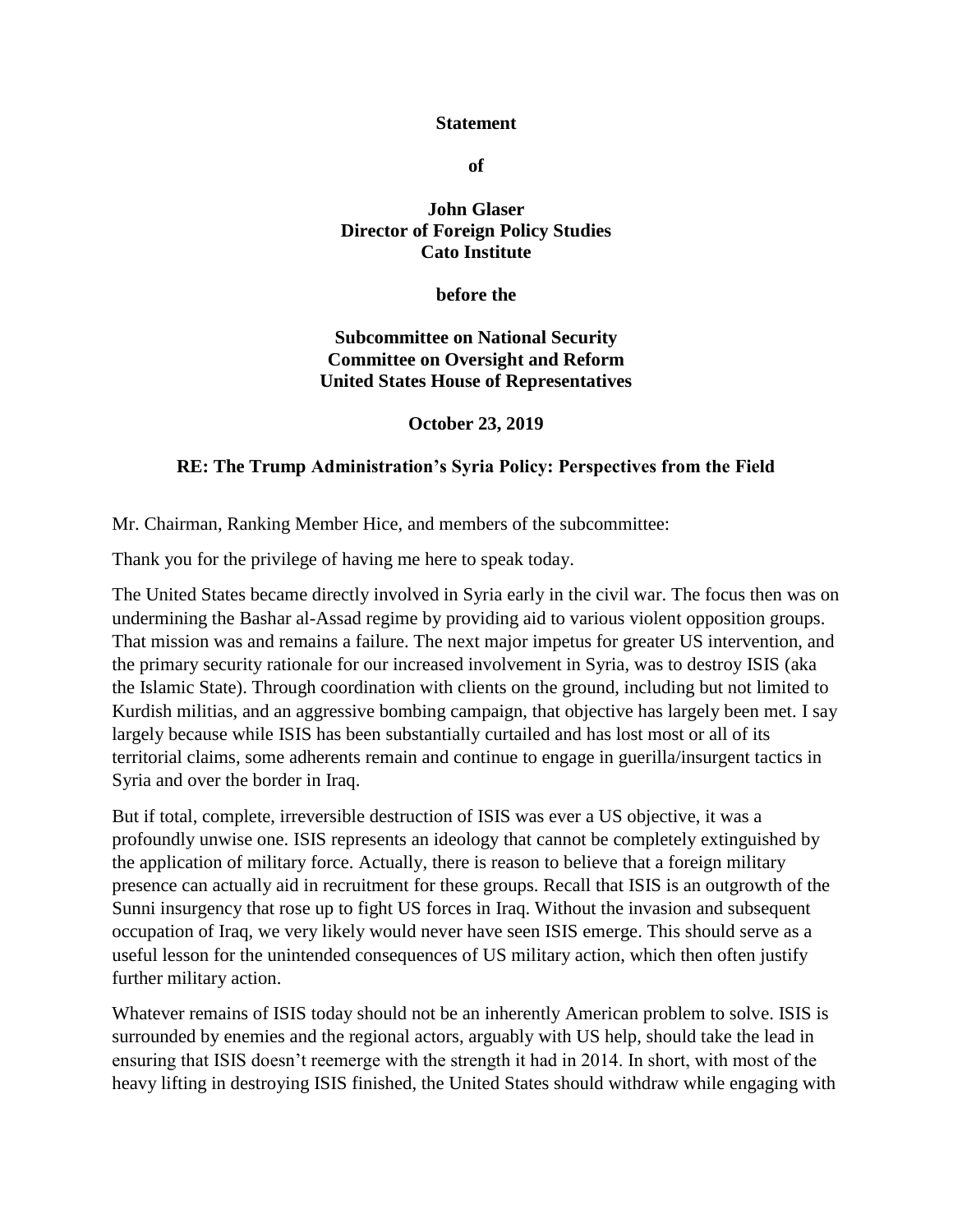local actors to continue counter-terrorism efforts and maintaining our ability to monitor the situation from off-shore.

Unfortunately, as conditions changed, the Trump administration adopted new objectives to justify a continued, and perhaps indefinite, US military presence there. The number of missions the US military has been tasked with in Syria have proliferated in recent years. It went from defeating ISIS to securing oil fields, protecting the Kurds, pushing back against Russian and Iranian influence in the country, serving as a buffer to protect Israel from regional enemies, and helping usher in a post-Assad Syria. This is a classic case of mission creep. It's very easy for us to intervene in a given situation, but getting out is always much harder. In this case, it is a very dangerous trend. It amounts to letting the United States slip further into another Middle East war without clear objectives, without serious scrutiny about what is actually achievable and without a public debate that includes a vote in Congress authorizing the mission. This last point is critical: outside of preempting an imminent attack, it is Congress's responsibility to determine this nation's involvement in hostilities abroad. It should startle both Congress and the public that the US military presence in Syria, which both parties have largely supported, has never had any legal sanction.

There have been a number of contradictions in our Syria policy. We knew undermining the Assad regime and creating a power vacuum in significant portions of the country was probably the best way to generate more instability and enliven a dangerous rebellion, yet we continued to gently pursue this policy. We knew that there were substantial numbers of jihadist terrorists within the various rebel opposition groups, but we continued to aid them until recently. Turkey is a NATO ally who sees the Kurdish population along the Turkish-Syrian border as a serious security threat, and yet we pursued a tactical alliance of convenience with the Kurds to battle ISIS. Aiding, arming, and allying with two adversarial entities is not only a contradiction of sorts, but seemed destined for an inevitable and bitter transition away from it. It was a mistake to have offered or even implied any promises to the Kurds that we weren't fully prepared to deliver. A fully autonomous Kurdish state in northern Syria was never a plausible scenario and to the extent that we led anyone to believe that was our objective, it was a grave mistake that actually put the Kurds into more danger.

\*\*\*\*

Any change in strategy or tactics in a conflict like the one in Syria by any of the major actors is going to result in some potentially adverse consequences during the transition. There are risks inherent in every such withdrawal. But a responsible withdrawal that would reduce the chaos and avoid unnecessary suffering was available.

As it turned out, withdrawal was undertaken hastily, without sufficient planning or coordination with local actors and allies, and without a coordinated inter-agency process. On the one hand, the president is blameworthy for trying to make foreign policy by Twitter declarations, but his principal advisers on Syria policy seem to have worked directly against his stated wishes to withdraw. They failed to guide the president towards his preferred policy goal, opting instead for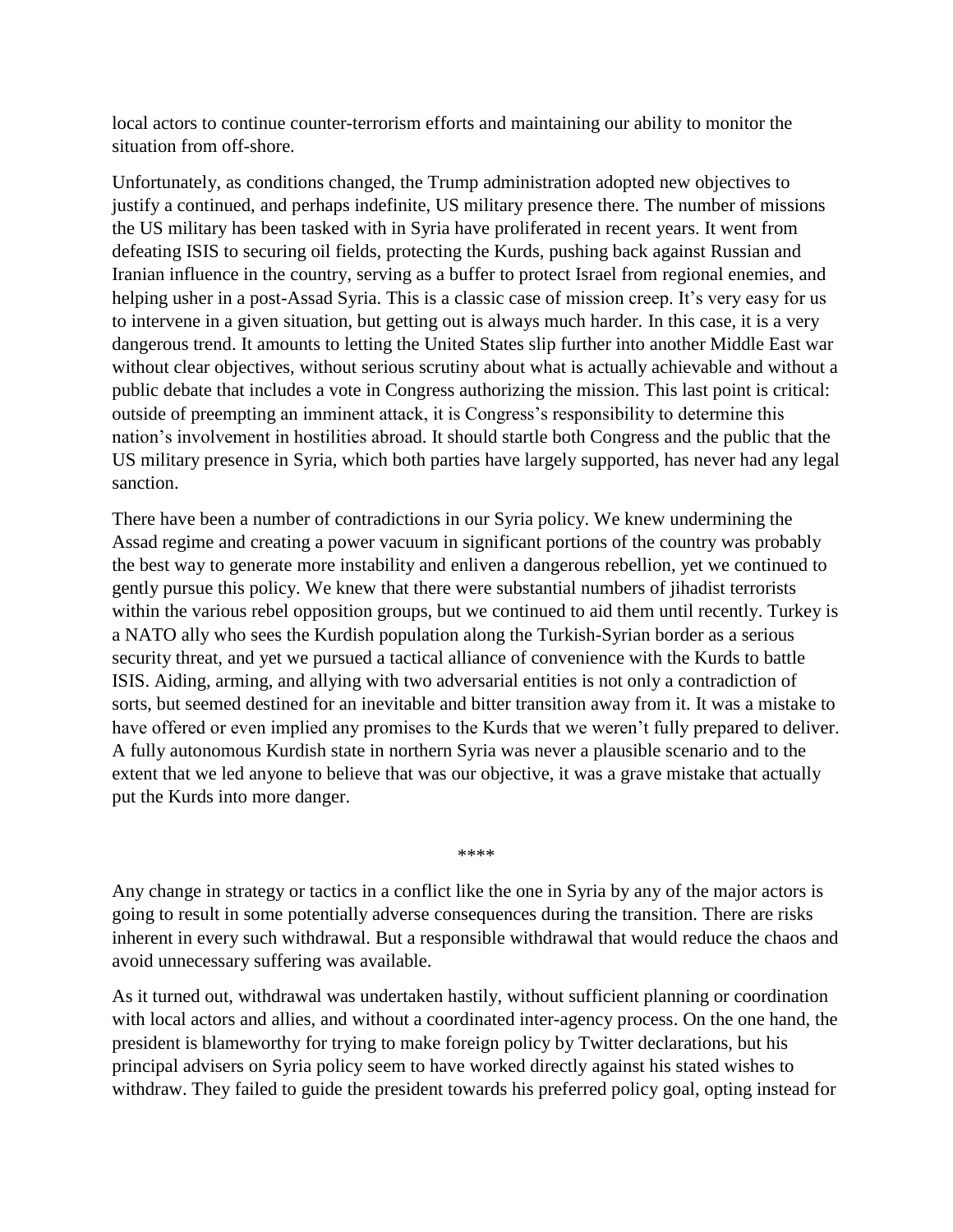trying to remain in Syria indefinitely and hope the president would change his mind. This made a hasty order to rapidly withdraw more likely.

In addition to a failure of the executive branch's policy-making process, the administration failed to employ sufficient diplomatic muscle to carry out a responsible withdrawal. A more deliberate and calculated dialogue with Turkey, for example, should have taken place long before any withdrawal announcement. It would have been wise to clearly communicate to Ankara the negative consequences of an attack on Kurdish forces in Syria and to try to work out an arrangement by which Turkey's most pressing security concerns were addressed and US forces could leave. Instead, Turkey received multiple, often conflicting signals from Washington.

As distasteful as it may be, the US should have worked with Damascus to facilitate a formal arrangement with the Kurds that would allow Damascus to reassert its sovereignty over those territories. This could have helped satiate Turkish concerns of a PKK safe-haven over the border while also deterring Turkish military action into Syrian territory. Given the brutality of the Assad regime, this might have been hard to swallow, but if humanitarian concerns are the highest priority, it may have been better to accept the reality that the Syrian regime has essentially won the civil war and is not going to be overthrown any time soon. As it happens, just such an arrangement between the Assad regime and Kurdish forces is now falling into place, but if the United States had pursued it or facilitated it 6 months ago or more, the withdrawal could have produced less instability and greater protection for the Kurds. Reports indicate that in fact the Trump administration actively discouraged the Kurds from engaging with Damascus along these lines, presumably because some policymakers still cling to the prospect of regime change, an objective that is effectively unachievable at any acceptable cost and actually at odds with the anti-ISIS mission. One need only look to recent history to appreciate the dangers inherent in state collapse in the Middle East.

As former commander of US Central Command Joseph Votel and Elizabeth Dent, who worked on counter-terrorism at the State Department until 2019, put it: "To ensure the success of the SDF and whatever elements of the regime end up managing this problem, the U.S.-led coalition against ISIS may need to open a limited window of rapprochement with the Syrian regime or the Russians." They write that the United States should "support, as well as facilitate" discussions between Turkey and elements of the Syrian and Iraqi Kurdish groups that have good relations with Ankara.

The United States also should have sought some kind of general agreement and cooperation with Russia. Diplomacy is supposed to take advantage of overlapping interests. Although the US-Russia relationship is more tense than it has been in a long time, the two do have some shared goals in Syria. Both want stability, both want to prevent the reemergence of ISIS, and both have reasons to oppose Turkish military incursions into Syria. As an important backer of the Assad regime, Moscow could have used its leverage over Damascus, as we could have over Ankara, to reach some kind of Turkish-Syrian-Kurdish agreement (See, e.g. 1998 Adana Agreement.)